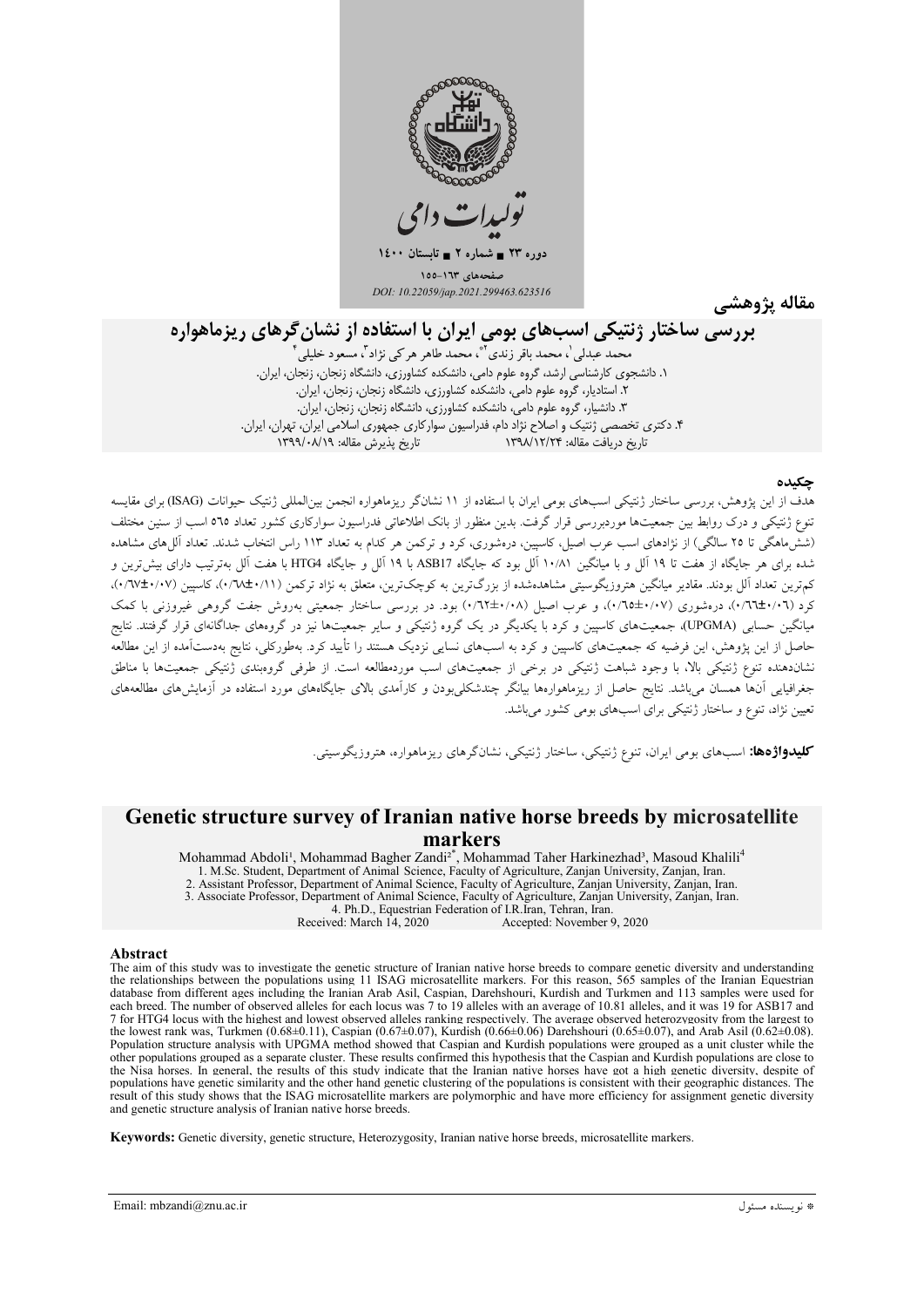مقدمه

حیوانات و گیاهان بومی بهعنوان سرمایه ملی و ذخایر استراتژیک هر کشور محسوب میشوند و حفظ و تکثیر آنها از ارزش و اهمیت بسیاری برخوردار است. این موجودات بر بسیاری از محدودیتهای محیطی سازگاری پیدا کردهاند. این مسئله، لزوم حفظ تنوع ژنتیکی در دامهای بومی را الزامی ساخته است، چرا که یک گونه بدون تنوع ژنتیکی کافی، قادر به سازگاری با تغییرات محیطی و مبارزه با عوامل بیماریزا نیست [۱].

اسب جزو پستانداران است که به خانواده اکوییده تعلق دارد و از سرعت، قدرت و استقامت قابل توجهي برخوردار است. این حیوان یکی از مهمترین حیوانات اهلی محسوب میشود که در زندگی آدمی نقش فراوانی داشته است [١٥]. جمعیتهای تشکیل دهنده اسبهای بومي ايران شامل اسبهاى عرب (اصيل)، كاسپين، درهشوری، کرد و ترکمن میباشد. اسبهای عرب ایران یکی از مشهورترین نژادهای اسب موجود در جهان بوده و به زیرخانوادههای کهیلان، هادیان، حمدانی، سگلاوی و عبیان تقسیم میشوند. اسب کاسپین که بهعنوان اسب مینیاتور نیز معروف است بهعنوان یکی از کهنترین اسبهای موجود در خاورمیانه میباشند. اسب درهشوری به لحاظ ظاهري شبيه اسبهاي عرب بوده و منطقه "درهشور" پرورش می یابند. اسبهای کرد با داشتن سُمها و بدنی قدرتمند توانایی حرکت در جادههای سنگلاخی و کوهستانی را دارا بوده و شامل زیرخانوادههای جاف، افشاری و سنجابی هستند. اسبهای ترکمن شامل زیرخانوادههای آخالتکه، یموت، چناران و گوگلان هستند و امروزه در اکثر نقاط کشور مورد استفاده قرار می گیرند [۹].

استفاده از نشانگرهای مورفولوژیکی در شناخت نژادهای اسب دنیا از قدمت زیادی برخوردار است در

رابطه با هر یک از نژادهای اسب ایرانی تا حدودی اطلاعات مورفولوژیکی و فنوتیپی وجود دارد که در منابع اطلاعات بین|لمللی ثبت شدهاند. نشانگرهای ریزماهواره مربوط به اسب اولین بار در سوئد از ژنوم شناسایی و جداسازی شدند که نشان داده شد این جایگاهها در اسبها بسيار چندشكل مىباشند [١٦].

تاكنون مطالعات متعددى جهت سنجش تنوع ژنتيكي در جمعیت اسبها صورت گرفته است، در این مطالعهها جمعیت نژادهای مختلف از جمله اسبهای نژاد عرب [١٢]، اسبهای نژاد کاسپین [٢٠]، اسبهای نژاد کرد [١١ و ٢٢] تركمن [١٠] و غيره انجام پذيرفته و نتايج متفاوتي برای این مطالعهها گزارش شده است.

در پژوهش حاضر، با استفاده از ۱۱ نشانگر ریزماهواره تنوع، ساختار ژنتیکی و ارتباط ژنتیکی پنج جمعیت اسب بومی ایران را موردبررسی قرار گرفت تا با آگاهی از نتایج شاخصهای ژنتیکی جمعیتهای موردمطالعه، میزان قرابت ژنتیکی و ساختار جمعیتی روشن شده و بتوان برنامههای اصلاح نژادی مناسبی را در این جمعیتها برای حفظ تنوع ژنتیکی بهکار برد.

### مواد و روشها

بهمنظور انجام اين يژوهش، اطلاعات ريزماهواره تعداد ٥٦٥ راس اسب شامل نژادهای اسب عرب، كاسپين، درهشوری، کرد و ترکمن (هرکدام به تعداد ۱۱۳ راس) که مربوط به استانهای مختلف کشور بودند استفاده شد. تمامی نمونههای موردمطالعه در این پژوهش از بانک اطلاعات فدراسیون سوارکاری اخذ شد. در این پژوهش تعداد ۱۱ نشانگر ریزماهواره موردمطالعه قرار گرفت که جزئیات پرایمرها و اندازه آللهای مرتبط با هر جایگاه موردبررسی در (جدول ۱) ارایه شده است.

تو*لیدات دامی* دوره ۲۳ = شماره ۲ = تابستان ۱٤۰۰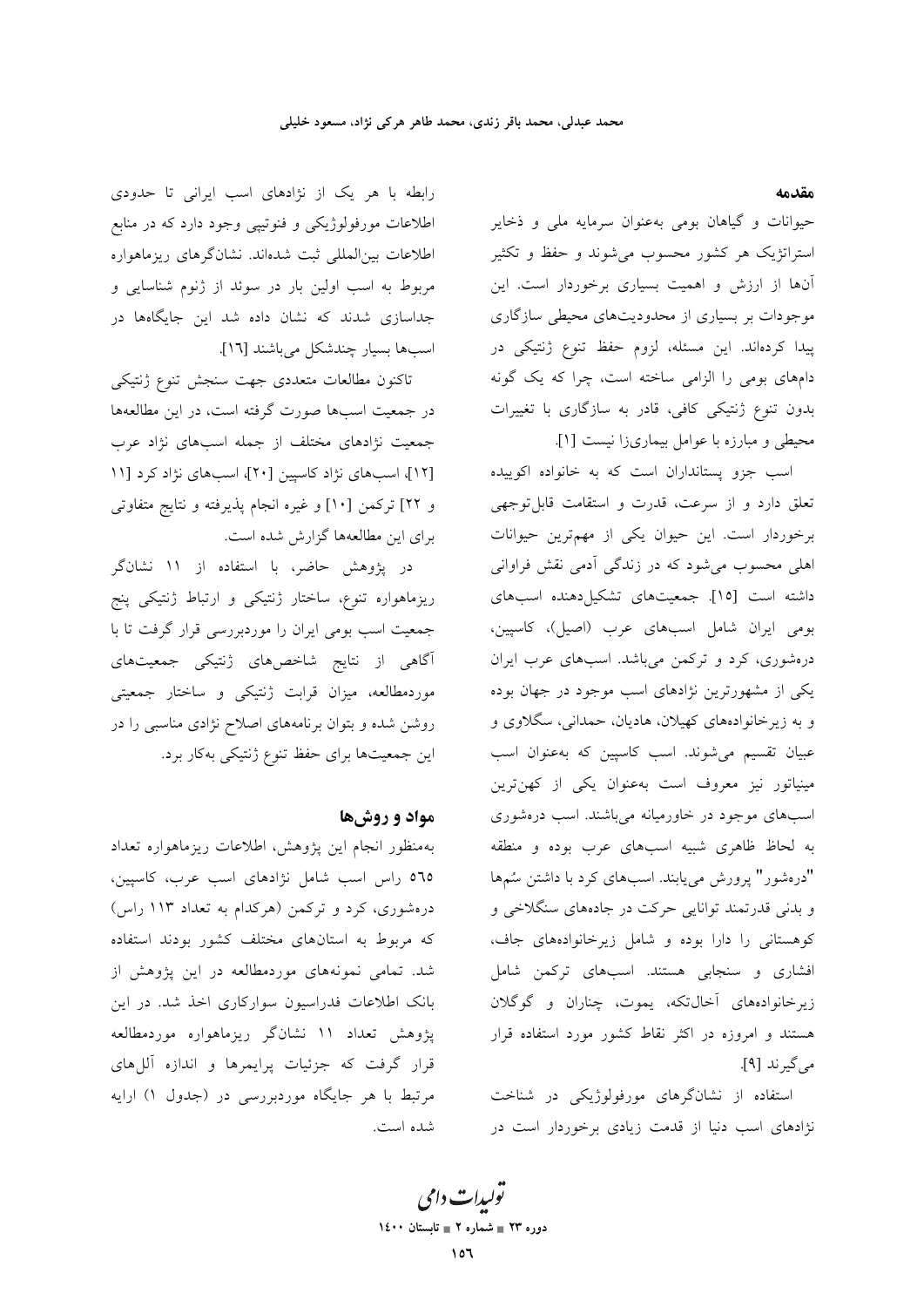| جایگاههای ریزماهواره موردبررسی |          |                                               |                             |  |  |  |  |
|--------------------------------|----------|-----------------------------------------------|-----------------------------|--|--|--|--|
| جاىگاه                         | كروموزوم | طول قطعه(bp)                                  | منابع                       |  |  |  |  |
| AHT4                           | ٢٤       | $172 - 122$                                   | $\lceil \mathcal{E} \rceil$ |  |  |  |  |
| AHT5                           | ۸        | 122-177                                       | $\lceil \mathcal{E} \rceil$ |  |  |  |  |
| ASB <sub>2</sub>               | ۲        | ۲۵۰-۲۱۶                                       | $\lceil 0 \rceil$           |  |  |  |  |
| ASB17                          | ۲        | $179 - \Delta V$                              | $\lceil 0 \rceil$           |  |  |  |  |
| ASB23                          | ٣        | $11 - 11$                                     | M                           |  |  |  |  |
| HMS3                           | ٩        | $\mathcal{W}$ + $\mathcal{N}$ + $\mathcal{N}$ | M                           |  |  |  |  |
| HMS6                           | ٤        | $179 - 101$                                   | M                           |  |  |  |  |
| HMS7                           | ١        | ۱۸۵-۱٦٥                                       | [V]                         |  |  |  |  |
| HTG4                           | ٩        | $149 - 170$                                   | $\lceil 1 \rceil$           |  |  |  |  |
| HTG10                          | ۲۱       | $110 - 90$                                    | $\lceil \mathcal{N} \rceil$ |  |  |  |  |
| VHL20                          | ۳۰       | $\lambda \cdot \Delta - \Delta V$             | [Y2]                        |  |  |  |  |

بررسی تعداد و میانگین آلل مشاهده شده و تنوع جایگاهها با استفاده از نرمافزار [۸] (Cervus v (3.0.7 برآورد شد. تعداد آلل مؤثر، هتروزیگوسیتی مشاهدهشده و مورد انتظار و بررسی وجود تعادل هاردی- واینبرگ با استفاده از آزمون مربع Chi (χ2) بررسی شد و فاصله ژنتیکی بین جمعیتها براساس رابطه Nei، با استفاده از نرمافزار POPGENE v (1.32) برآورد شد. درخت فیلوژنی با استفاده از نرمافزار [۲۱] MEGA6 و بهروش -Neighbour joiningبا ۱۰۰۰ بار نمونهگیری مجدد ترسیم شد.

جهت بررسی ساختار ژنتیکی جمعیتهای موردمطالعه، جدول تجزیه واریانس مولکولی و همچنین مقادیر تثبیت با استفاده از رابطه (۱)، با استفاده از نرمافزار Arlequin v (3.5) محاسبه شد [٦].

 $F_{\rm st} = (H_{\rm T} - H_{\rm s})/H_{\rm T}$  $(1)$  del,

که در این رابطه، Fst مقادیر تثبیت؛  $H_T$  هتروزیگوسیتی کل و ،H، میانگین هتروزیگوسیتی موردانتظار در بین زیر جمعیتها می باشد که از جدول آنالیز واریانس مولکولی بەدست مى آيند.

برای بررسی تمایز بین جمعیتهای موردمطالعه، تجزیه تمايز نژادى انجام شد. از نرمافزار [١٩] Structure v (2.3.4)براي بررسي تعداد خوشهها براساس اطلاعات ریزماهواره برای اختصاص افراد به جمعیتها، یا نژاد و خوشهبندی جمعیتها به گروههای ژنتیکی استفاده شد. برای آگاهی بهتر از وجود جمعیتهای واقعی، تعداد خوشههای اصلی با استفاده از تابع find.cluster تشخیص داده شد که خوشهبندی جمعیتها با استفاده از تابع k-means و با افزایش مکرر تعداد خوشهها اجرا شد. با استفاده از اطلاعات ژنوتایپ دادهها از جایگاههای چندشکل، تعداد خوشهها (نژادها یا جمعیتها) در نمونهها و افراد اختصاصی بهصورت همزمان مشخص شد. در پایان، K (تعداد جمعیتهای فرضشده) با مدل مخلوط، ۱۰٫۰۰۰ دور در مرحله قلق گیری و ۵۰٫۰۰۰ تکرار MCMC انجام شد.

## نتايج و بحث

تعداد اَللها، تعداد اَلل مؤثر، هتروزیگوسیتی مشاهدهشده و موردانتظار، شاخص شانون و شاخص تثبیت رایت در ۱۱ جایگاه موردبررسی در جمعیت اسبهای موردمطالعه و به تفکیک هر نشانگر ژنتیکی در جدولهای (۲) و (۳) گزارش شده است. در این پژوهش، بیشترین تعداد آلل در جایگاه 14) ASB17 (١٩ آلل) و كم ترين تعداد آلل در جايگاه HTG4 (هفت آلل) مشاهده شد. تعداد کل آللهای مشاهدهشده برابر ۱۱۹ آلل و میانگین تعداد آلل مشاهدهشده ۱۱ جایگاه، ۰/۸۱ آلل بود که بیانگر تنوع آللی بالا در جمعیتهای موردبررسی بود. دو جایگاه ASB17 و HTG4 نیز بهترتیب بیش ترین و کم ترین مقدار هتروزیگوسیتی مشاهدهشده و مورد انتظار، پلیمورفیسم و تعداد آلل مؤثر را داشتند. براساس نتايج بهدستآمده جايگاههای ASB23 و HMS3 از تعادل هاردی- واینبرگ انحراف داشتند (P<۰/۰۱). با توجه به این که منطقهای پرورش اکثریت نژادهای بومی موردمطالعه

يولېدا**ت** دامې دوره ۲۳ = شماره ۲ = تابستان ۱٤۰۰

جدول ۱. جزئیات پرایمرها و اندازه آللهای مرتبط با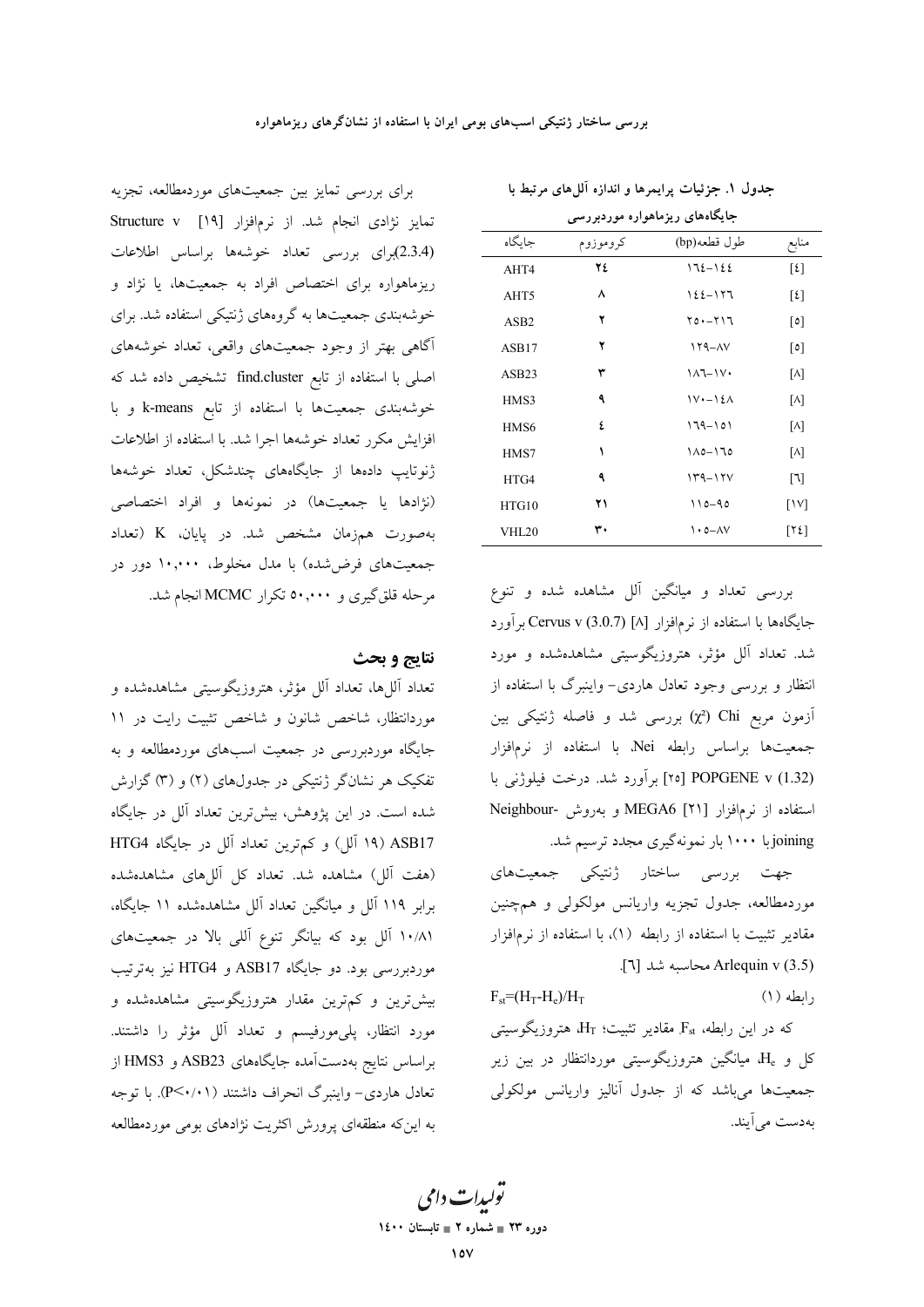در این پژوهش، محدود به خاستگاه آنها بوده و با توجه به انتخاب تصادفی نمونههای موردمطالعه در این پژوهش، هیچیک از جمعیتها از تعادل هاردی-واینبرگ انحراف نداشتند.

در مطالعهای که با استفاده از ۲۷ نشانگر ریزماهواره انجام گرفت، میانگین تعداد آللی ۱۲/۲ برآورد شد، بیش ترین و کم ترین تعداد آلل نیز بهترتیب مربوط به جايگاه ASB17 (١٩ آلل) و HTG4 (٨ آلل) بود [١٤]. نتایج بهدست آمده در این پژوهش با گزراشهای قبلی در این خصوص [۱۳ و ۲] همخوانی دارد. در مطالعهای با بررسی چهار جایگاه ریزماهواره، دامنه آللی مشاهدهشده از هشت تا ۱۳ آلل با میانگین ۹/۵ آلل گزارش شد. در آن جمعیت میانگین هتروزیگوسیتی مشاهدهشده و موردانتظار بهترتيب برابر با ٠/٧٥ و ٠/٧٨ بود [٢٠]. در اين بررسي

میانگین هتروزیگوسیتی مشاهدهشده و مورد انتظار بهترتیب برابر با ۰/۷٦ و ۰/۷۸ بود که تقریبا برابر با نتایج [٢٢] و بالاتر از نتايج [١٢] با ميانگين ٠/٧١ و ٠/٧٥ بود. در اين تحقيق بالاترين ميزان پلي مورفيسم (PIC) مربوط به جايگاه ASB17 (١٨٣) و كمترين ميزان آن مربوط به جايگاه HTG4 (٠/٦٧) بود. همچنين ميانگين PIC جمعیتهای موردبررسی ۰/۷٦ برآورد شد. این میزان پلیمورفیسم بالا در بین نشانگرهای ریزماهواره نشاندهنده تنوع ژنتیکی به نسبت مطلوب جمعیت اسبهای بومی کشور بهشمار می آید. با بررسی دقیق نتایج حاصل از تعیین ژنوتایپ دادهها می توان این گونه استنباط کرد که هر جایگاه ژنی که دارای بیشترین مقدار هتروزیگوسیتی موردانتظار باشد، می تواند دارای بیش ترین مقدار PIC نیز باشد، که در این پژوهش نیز به همین صورت بود.

|  |  |  | جدول ۲. خلاصه پارامترهای ژنتیک جمعیت جایگاههای ریزماهواره به تفکیک هر نشانگر ریزماهواره |
|--|--|--|-----------------------------------------------------------------------------------------|
|--|--|--|-----------------------------------------------------------------------------------------|

| جايگاه           | N                                 | Ne                     | Fis                         | Fit                       | Fst                       | Ho                                | He                                 | <b>PIC</b>                  | I                         |
|------------------|-----------------------------------|------------------------|-----------------------------|---------------------------|---------------------------|-----------------------------------|------------------------------------|-----------------------------|---------------------------|
| VHL20            | $\gamma$                          | 0/90                   | $-\cdot/ \cdot \cdot$       | $\cdot$ / $\cdot$ $\cdot$ | $\cdot$ / $\cdot$ \       | $\cdot/\wedge\hspace{-0.6mm}\tau$ | $\cdot/\wedge\hspace{-0.15cm}\tau$ | $\cdot/\Lambda$             | 1/97                      |
| HTG4             | $\vee$                            | $\Gamma/0$             | $\cdot$ / $\cdot$ $\cdot$   | $\cdot/\cdot$ \           | $\cdot/\cdot$             | $\cdot$ /lv                       | $\cdot$ /V)                        | $\cdot$ / $\sqrt{v}$        | 1/29                      |
| AHT4             | ٩                                 | 2/V                    | $-\cdot/\cdot$ $\mathsf{r}$ | $-\cdot/\cdot$            | $\cdot$ / $\cdot$ \       | $\cdot/\Lambda$                   | $\cdot$ / $\vee$ 9                 | $\cdot$ / $\vee$ $\uparrow$ | 1/V                       |
| HMS7             | $\wedge$                          | 0/1                    | $\cdot$ / $\cdot$ $\cdot$   | $\cdot$ / $\cdot$ $\cdot$ | $\cdot/\cdot$ ۳           | $\cdot$ /VA                       | $\cdot/\wedge\cdot$                | $\cdot$ /VV                 | 1/VT                      |
| AHT5             | $\mathcal{L}$                     | $\Upsilon/V$ ٦         | $-\cdot/\cdot\zeta$         | $-\cdot/\cdot$            | $\cdot$ / $\cdot$ $\cdot$ | $\cdot$ /V $\epsilon$             | $\cdot$ / $\vee\tau$               | $\cdot$ /79                 | 1/02                      |
| HMS6             | Λ                                 | 272                    | $-\cdot/\cdot$ \            | $\cdot/\cdot$ \           | $\cdot/\cdot$ ۳           | $\cdot$ / $\vee$ 0                | $\cdot$ /VV                        | $\cdot$ / $\vee\!\Upsilon$  | $1/\circ V$               |
| ASB23            | $\gamma$                          | 0/77                   | $\cdot$ / $\cdot$ $\cdot$   | $\cdot/\cdot\,$           | $\cdot$ / $\cdot$ 0       | $\cdot$ /VA                       | $\cdot/\lambda\Upsilon$            | $\cdot$ /v٩                 | $1/\lambda\lambda$        |
| ASB <sub>2</sub> | $\gamma$                          | 2/9V                   | $\cdot$ / $\cdot$ +         | $\cdot$ / $\cdot$ {       | $\cdot$ / $\cdot$ {       | $\cdot/\cdot\vee$                 | $\cdot$ / $\vee$ 9                 | $\cdot$ /VV                 | $1/\lambda V$             |
| HTG10            | $\gamma$                          | 2/V                    | $\cdot$ / $\cdot$ $\cdot$   | $\cdot/\cdot\,$           | $\cdot$ / $\cdot$ $\cdot$ | $\cdot$ / $\vee$ 0                | $\cdot$ /VA                        | $\cdot$ / $\vee$ ٦          | 1/N <sub>A</sub>          |
| HMS3             | Λ                                 | 2/07                   | $-\cdot/\cdot$ \            | $\cdot/\cdot7$            | $\cdot$ / $\cdot$ 0       | $\cdot$ / $\vee$ 0                | $\cdot$ /VA                        | $\cdot$ /V {                | 1/7V                      |
| ASB17            | ۱۹                                | 7/20                   | $\cdot$ / $\cdot$ $\cdot$   | $\cdot/\cdot$ ۳           | $\cdot$ / $\cdot$ $\cdot$ | $\cdot/\lambda$                   | $\cdot/\lambda$                    | $\cdot/\wedge\Upsilon$      | 1/71                      |
| Mean             | $\langle \cdot / \Lambda \rangle$ | $2/\lambda\lambda$     | $-\cdot/\cdot$              | $\cdot$ / $\cdot$ $\cdot$ | $\cdot/\cdot$ ۳           | $\cdot$ / $\vee$ ٦                | $\cdot$ /VA                        | $\cdot$ / $\vee$ $\uparrow$ | 1/VV                      |
| St.Dev           | $\Upsilon/\Sigma\Lambda$          | $\cdot/\lambda\lambda$ | $\cdot$ / $\cdot$ \         | $\cdot$ / $\cdot$ $\cdot$ | $\cdot$ / $\cdot$ \       | $\cdot$ / $\cdot$ 2               | $\cdot/\cdot$ ۳                    | $\cdot$ / $\cdot$ {         | $\cdot$ / $\cdot$ $\cdot$ |

تعداد آلل مشاهدهشده (N)، تعداد آلل مؤثر (Ne)، ضريب همخوني (Fis, Fit, Fst)، هتروزيگوسيتي مشاهدهشده (He)، هتروزيگوسيتي موردانتظار (He)، محتواي اطلاعات جندشكلي (PIC) و شاخص شانون (I).

تولېدا**ت** دامې

دوره ۲۳ = شماره ۲ = تابستان ۱٤۰۰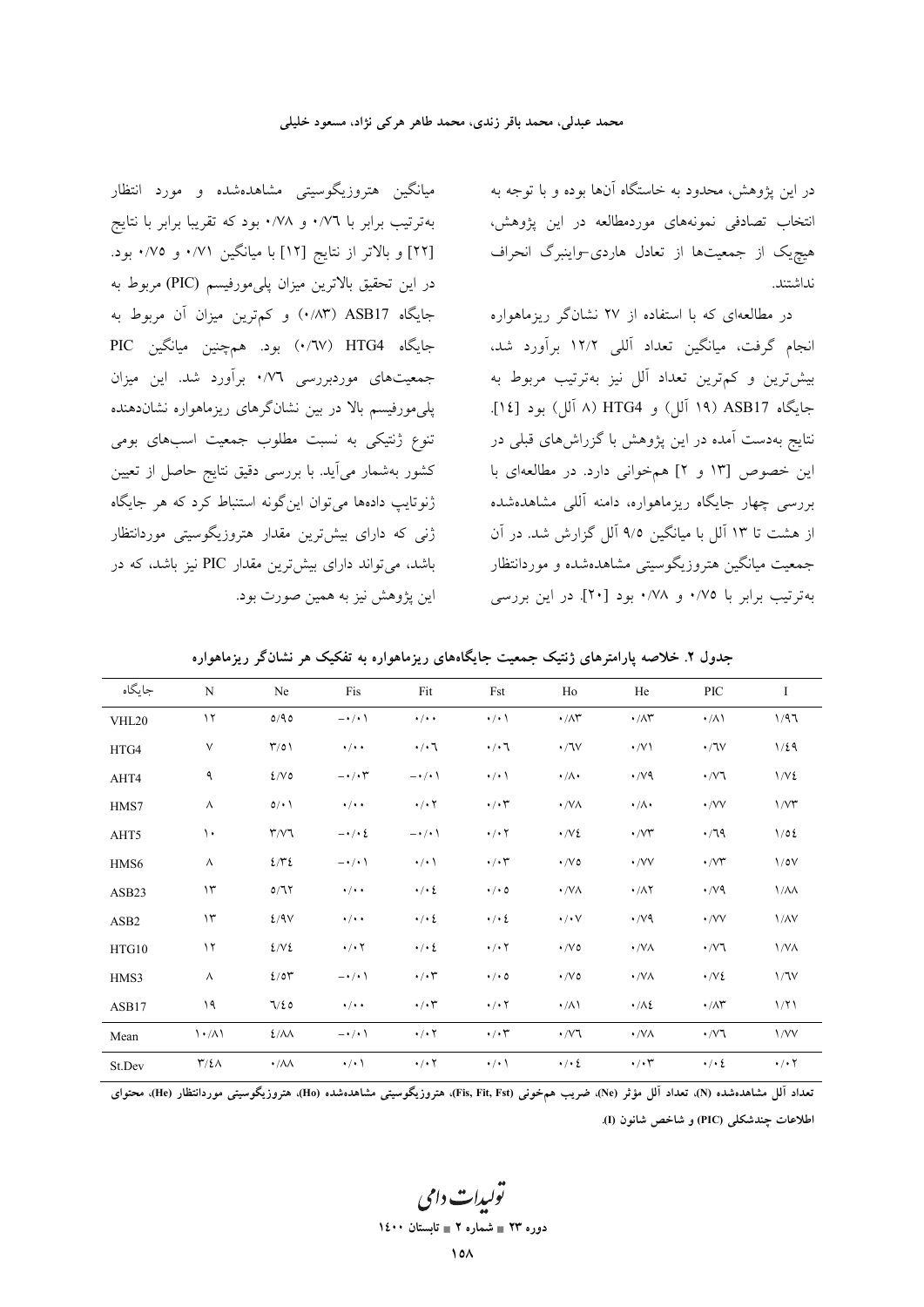برای جایگاه مذکور مطابقت دارد. میانگین تعداد آلل مشاهدهشده، ألل مؤثر، هتروزيگوسيتي مشاهدهشده و مورد انتظار و PIC بهترتیب برابر با ٥/٦، ٣/٧، ٠/٦٩، ۰/۷۱ و ۰/۱۵ گزارش شد که نشان می دهد تنوع ژنتیکی اسبهای عرب ایران در پژوهش حاضر و اسبهای عرب سوریه از تنوع ژنتیکی متفاوتی برخوردار هستند.

برنامه Structure جهت بررسی ساختار ژنتیکی و آمیختگی در مجموعه دادههای اسبهای بومی بهکار گرفته شد. با توجه به اینکه بهطور دقیق تعداد نژادها و همین طور زیرجمعیتها برای نمونههای موردبررسی معین نیست، لذا دو پیمایش با افزودن تعداد از K=۲ تا K=۱۰ جهت بررسی ساختار جمعیتی در اسبهای بومی ایران مورد استفاده قرار گرفت. در K=۲ نژادهای عرب و درهشوری با یکدیگر و از طرفی نژادهای کاسپین و ترکمن با هم در خوشههای متمایز اما مشابه قرار گرفتند. نژاد کرد نیز از لحاظ ساختاری حد واسط جمعیتهای مذکور قرار گرفت. در K=۳ تشابه دو جمعیت کاسپین و کرد بیش تر شد و نژاد ترکمن نزدیک به دو جمعیت ذکرشده است اما با تشابه کمتر در گروهی جداگانه قرار گر فت.

پژوهش گران دیگری با بررسی جمعیت اسبهای کشور کره جنوبی با استفاده از ١٤ نشانگر ریزماهواره، دامنه PIC بهدستآمده در جمعیت را ۰/٦٥٢ اعلام شد [١٣]. در واقع هرچه آللهای قابل شناسایی در جمعیت موردبررسی بیش تر باشد، میزان PIC بالاتر خواهد بود. در مطالعهای که با اسبهای نژاد کاسپین انجام شد آللها از شش تا ۱۲ متغیر بود و بهطور میانگین ۸/٦۹ آلل بهازای هر جایگاه مشاهده شد. در پژوهش مذکور میانگین آلل مؤثر، هتروزیگوسیتی مشاهدهشده و موردانتظار، PIC و Fis به ترتیب برابر با ۵/۸٦، ۰/۵۲، ۸۲، ۰/۸۰ و ۰/۳٦. گزارش شد که در مقایسه با پژوهش حاضر از تنوع ژنتیکی بالایی برخوردار بودند [۲۰] در مطالعهای دیگر که روی اسبهای عرب سوریه انجام گرفت، جایگاه ASB17 برای شاخصهای تعداد آلل مؤثر، هتروزیگوسیتی مشاهدهشده و موردانتظار و PIC دارای بیش ترین مقادیر بود که با پژوهش حاضر برای جایگاه مذکور مطابقت دارد [۱۲]. در یژوهش مذکور و با استفاده از ۱۲ نشانگر ریزماهواره، میانگین تعداد آلل مشاهدهشده، آلل مؤثر، هتروزیگوسیتی مشاهدهشده و موردانتظار و PIC دارای بیشترین مقادیر بود که با پژوهش حاضر

| جمعت       |                   | N                         | Ne                       | H <sub>o</sub>       | $H_e$                      | PIC                             | $\mathbf F$                                                        |                      | Ave-Het                |
|------------|-------------------|---------------------------|--------------------------|----------------------|----------------------------|---------------------------------|--------------------------------------------------------------------|----------------------|------------------------|
| تركمن      | Mean              | 9/1 <sub>A</sub>          | 2/2r                     | $\cdot / \sqrt{ }$   | $\cdot$ / 70               | $\cdot$ /VV                     | $-\cdot/22$                                                        | 1/7V                 | $\cdot$ /V o           |
|            | (St. Dev)         | (Y/YY)                    | $(1/\xi \mathbf{r})$     | $( \cdot / 1 )$      | $(\cdot/\cdot \mathsf{q})$ | $(\cdot/\cdot\, \hat{\iota}\,)$ | $(\cdot/\cdot \wedge)$                                             | $(\cdot \wedge \xi)$ | $(\cdot/\cdot \wedge)$ |
|            | Mean              | 9/1 <sub>A</sub>          | $0/\sqrt{2}$             | $\cdot$ /JV          | $\cdot$ /79                | $\cdot$ /VV                     | .79                                                                | ۱/۸۲                 | $\cdot/\Lambda$        |
| كاسپين     | (St. Dev)         | (Y/YY)                    | $(\cdot/\lambda)$        | $(\cdot/\cdot \vee)$ | $(\cdot/\cdot 7)$          | $(\cdot/\cdot\, \xi)$           | $(\cdot/\cdot \circ)$                                              | $(1/\sqrt{2})$       | $(\cdot/\cdot 7)$      |
|            | Mean              | $\mathcal{A}/\cdot \cdot$ | 2/04                     | $\cdot$ /77          | $\cdot$ / 1 $V$ ۲          | $\cdot$ / $\vee\tau$            | $\cdot$ / $\cdot$ +                                                | 1/79                 | $\cdot$ /VV            |
| كرد        | (St. Dev)         | $(Y/T_A)$                 | $( \cdot \wedge \circ )$ | $(\cdot/\cdot 7)$    | $(\cdot/\cdot \vee)$       | $(\cdot/\cdot \circ)$           | $(\boldsymbol{\cdot}/\boldsymbol{\cdot}\boldsymbol{\mathfrak{c}})$ | $(\cdot/\Upsilon)$   | $(\cdot/\cdot \vee)$   |
| دره شوری   | Mean<br>(St. Dev) | $\Lambda/\cdot \cdot$     | 2/20                     | $\cdot$ /10          | $\cdot/70$                 | $\cdot$ / $\vee$ $\vee$         | $\cdot$ / $\cdot$ +                                                | ۱/٦۲                 | $\cdot$ /V o           |
|            |                   | $(Y/\xi \xi)$             | $(1/\xi \mathcal{F})$    | $(\cdot/\cdot \vee)$ | $(\cdot/\cdot \vee)$       | $(\cdot/\cdot \mathsf{q})$      | $(\cdot/\cdot)$                                                    | $(\cdot$ /۲۷)        | $(\cdot/\cdot \vee)$   |
| عرب (اصيل) | Mean<br>(St. Dev) | V/YY                      | $\mathsf{r}/\mathsf{r}$  | $\cdot$ /77          | $\cdot$ /٦٢                | $\cdot / \sqrt{}$               | $\cdot$ / $\cdot$ +                                                | 1/01                 | $\cdot$ /V \           |
|            |                   | (1/7V)                    | $(\cdot/\lambda\lambda)$ | $(\cdot/\cdot7)$     | $(\cdot/\cdot 7)$          | $(\cdot/\cdot 7)$               | $(\cdot/\cdot \vee)$                                               | $(1/\sqrt{2})$       | $(\cdot/\cdot7)$       |

جدول ۳. خلاصه یارامترهای ژنتیک جمعیت جایگاههای ریزماهواره به تفکیک نژادهای موردمطالعه

تعداد آلما های مشاهدهشده (N)، تعداد آلل مؤثر (Ne)، هتروزیگوسش مشاهدهشده (H<sub>0</sub>)، هتروزیگوسش موردانتظار (H<sub>0</sub>)، محتوای اطلاعات حندشکلی (PIC) شاخص تثبیت رایت (F)، شاخص شانون (I) و میانگین هتروریگوسیتی (Ave-Het).

دوره ۲۳ = شماره ۲ = تابستان ۱٤۰۰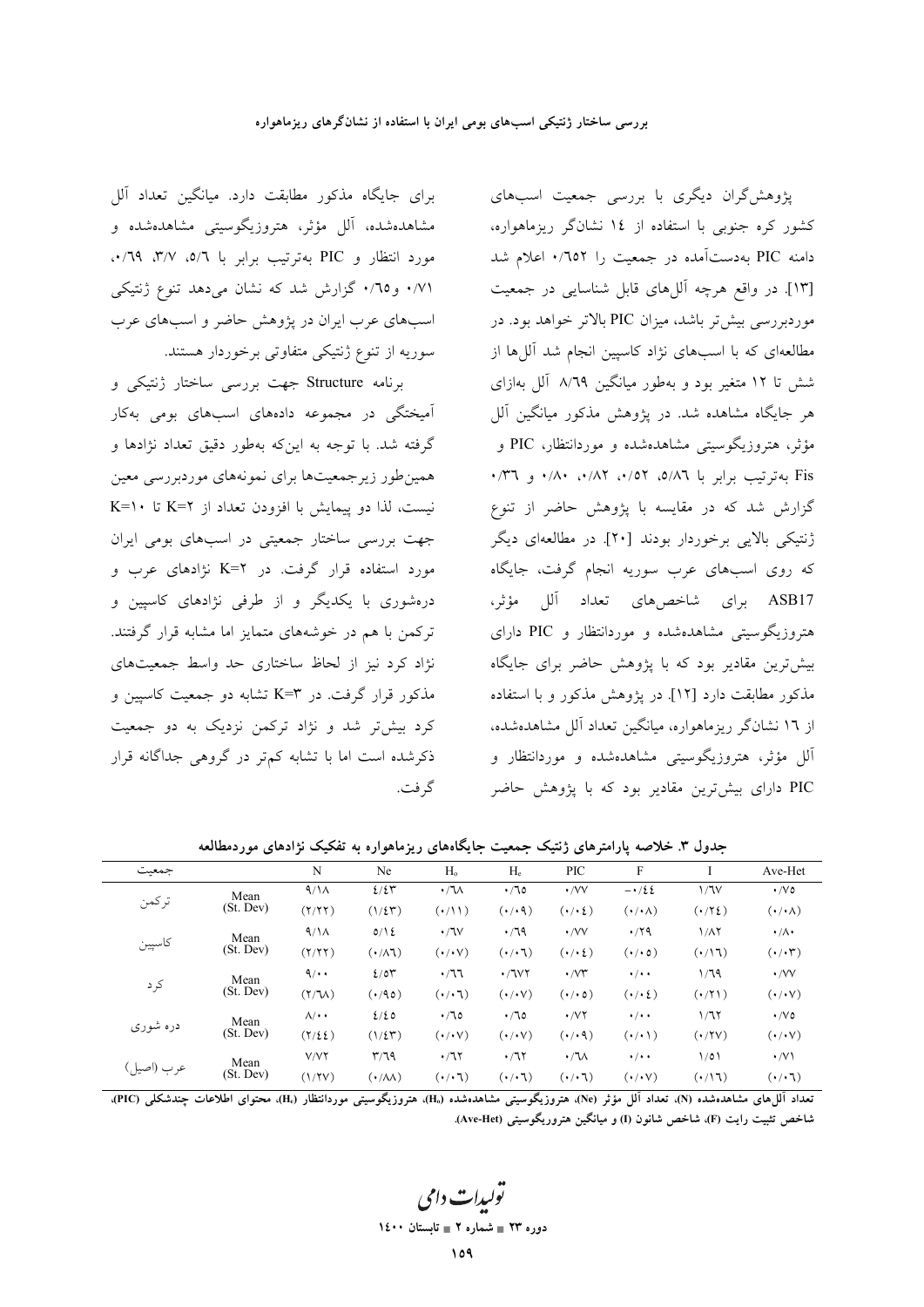### محمد عبدلی، محمد باقر زندی، محمد طاهر هرکی نژاد، مسعود خلیلی

شباهت ژنتیکی بین جمعیت ترکمن و عرب (۰/۷۵) برآورد شد. احتمالاً وجود جد مشترک، اختلاط مواد ژنتیکی در طول زمان، كاهش انتخاب و تعادل هاردي- واينبرگ و همچنین وجود شباهتهای موفولوژیکی، تناسب اندام و سازگاری این دو نژاد در محیطهای صعبالعبور از دلایل شباهت ژنتیکی زیاد بین دو جمعیت کاسپین و کرد میباشد و تفاوتهای موفولوژیکی و همچنین فاصله جغرافیایی دو جمعیت ترکمن و عرب نیز ممکن است باعث وجود تفاوتهای ساختاری این جمعیتها باشد.

درخت فیلوژنی برای نشاندادن ارتباط میان جمعیتهای بهدستآمده در شکل (٢) نشان داده شده است. نتايج بهدستآمده از تفكيك لايهبندى جمعيت و أناليز مؤلفههای اصلی حاکی از آن است که نژادهای عرب و درهشوری را می توان در یک گروه ژنتیکی در نظر گرفت و نژادهای کاسپین، کرد و ترکمن را در گروههای مجزا تصور کرد. نتایج حاصل از اولین سطح خوشهبندی K=۲ منعکس کننده تقسیم بندی نژادها به دو گروه بود. در 2=K هر یک از نژادها در یک گروه متمایز قرار گرفتند.

در پژوهش حاضر، فواصل ژنتیکی جمعیتهای موردمطالعه با استفاده از روش نااُریب Nei [۱۷] برآورد شد و در جدول (٤) ارایه شده است. بیشتررین شباهت ژنتیکی بین جمعیت کاسپین و کرد (۰/۹٥) و کم ترین



شکل ۱. میزان انتساب به خوشههای مختلف در مقدار مختلف بررسی شده از K (نمودارهای مربوط به برآوردهای مقادیر Q توسط نرمافزار Structure هر فرد با یک خط عمودی که به K قطعه رنگی تقسیم شده، نشان داده شده که طول آن نشانگر سهم هر کدام از خوشه استنتاجی است. شمارههای یک تا پنج، نشانگر جمعیتهای از پیش تعیین شده میباشند.)

يو<u>لېدات</u> دامې دوره ۲۳ = شماره ۲ = تابستان ۱٤۰۰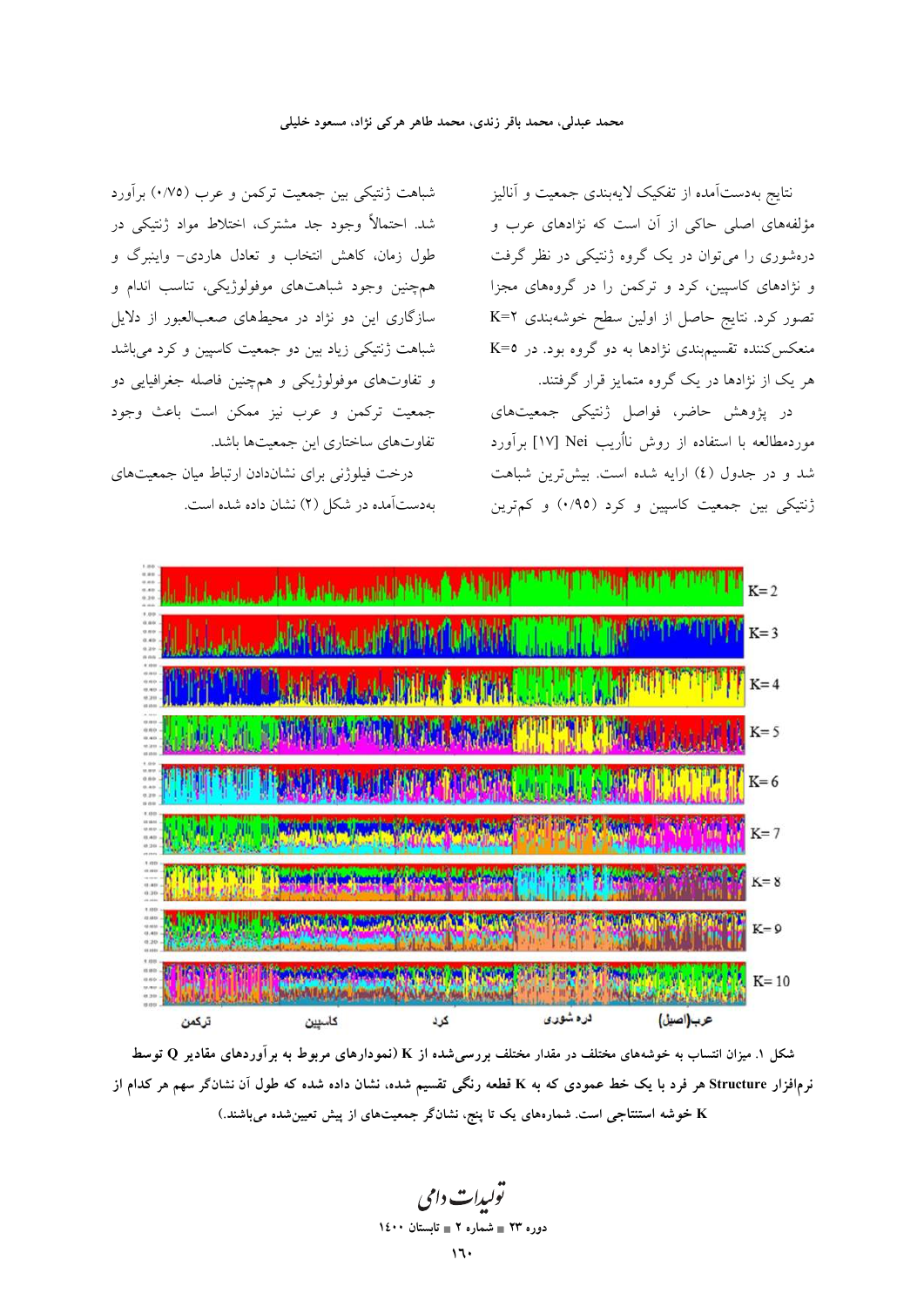| .<br>--<br>-<br>-<br><i>-</i><br>---<br>_<br>.<br>$\tilde{\phantom{a}}$ |                      |                     |                            |                        |                        |  |  |  |
|-------------------------------------------------------------------------|----------------------|---------------------|----------------------------|------------------------|------------------------|--|--|--|
| جمعيت                                                                   | عرب (اصيل)           | كاسپين              | درەشورى                    | کر د                   | تركمن                  |  |  |  |
| عرب (اصيل)                                                              |                      | $\cdot/\Lambda$ 0   | $\cdot/\lambda$ ٦          | .47                    | $\cdot$ / $\vee$ 0     |  |  |  |
| كاسپين                                                                  | $\cdot/2$            |                     | $\cdot$ / $\wedge\uparrow$ | .40                    | $\cdot$ /9 $\cdot$     |  |  |  |
| درەشورى                                                                 | $\cdot$ / \ {        | $\cdot$ /\V         |                            | $\cdot/\lambda\lambda$ | $\cdot/\wedge\cdot$    |  |  |  |
| کر د                                                                    | $\cdot/\cdot \wedge$ | $\cdot$ / $\cdot$ 2 | $\cdot$ /17                |                        | $\cdot/\lambda\lambda$ |  |  |  |
| تركمن                                                                   | $\cdot$ /۲ $\wedge$  | $\cdot/\cdot$       | $\cdot$ /۲۱                | $\cdot/11$             |                        |  |  |  |

جدول ٤. فواصل ژنتیکی بین کلیه جمعیتهای اسب بومی ایران بر مینای روش نااُریب Nei

شباهت ژنتیکی (اعداد بالای قطر) و فواصل ژنتیکی (اعداد زیر قطر) با استفاده از روش نااُریب Nei.



شکل ۲. درخت Neighbour-joining بهدست آمده برای جمعیتهای اسب بومی ایران

موردبررسی اسب ایرانی میتوان نوعی تقسیمبندی جغرافیایی مشاهده کرد. در یک مطالعه گسترده که با استفاده از ۱۲ نشانگر ریزماهواره انجام شد، جمعیت اسبهای نژاد کرد و عرب در یک گروه، ترکمن و کاسپین نیز هر کدام در یک گروه جداگانه جای گرفتند. اما فاصله ژنتیکی نژاد ترکمن با کرد و عرب کمتر از فاصله نژاد کاسپین با نژادهای مذکور بود. در مطالعه مذکور نژاد آخالتکه که یکی از زیرجمعیتهای اسب ترکمن است نیز با اختلاف زیادی نسبت به نژادهای بومی ایران در گروه جداگانهای قرار گرفت [۱۸]. در این مطالعه، ساختار ژنتیکی اسبهای بومی ایران

در این پژوهش با استفاده از روش جفت گروهی غیروزنی با کمک میانگین حسابی (UPGMA) و پیوند همجواری (NJ) فواصل ژنتیکی بین نژادی برآورد شد که جمعیتهای کاسیین و کرد در یک گروه، جمعیتهای عرب و درهشوری در یک گروه مجزا و جمعیت ترکمن در گروه متمایزی قرار گرفتند. با توجه به فرضیات پیشین و نتایج حاصل از این پژوهش شاید بتوان این موضوع را تأیید کرد که اسبهای کاسپین و کرد شباهت زیادی به اسبهای نسایی، که جد اسبهای مذکور است دارند. اگر بتوان بین جمعیت کرد که در آن آمیختگیهای ناخواسته صورتگرفته استثنا قایل شد، در بین سایر جمعیتهای

تو*لیدات دامی* دوره ۲۳ = شماره ۲ = تابستان ۱٤۰۰  $\mathcal{M}$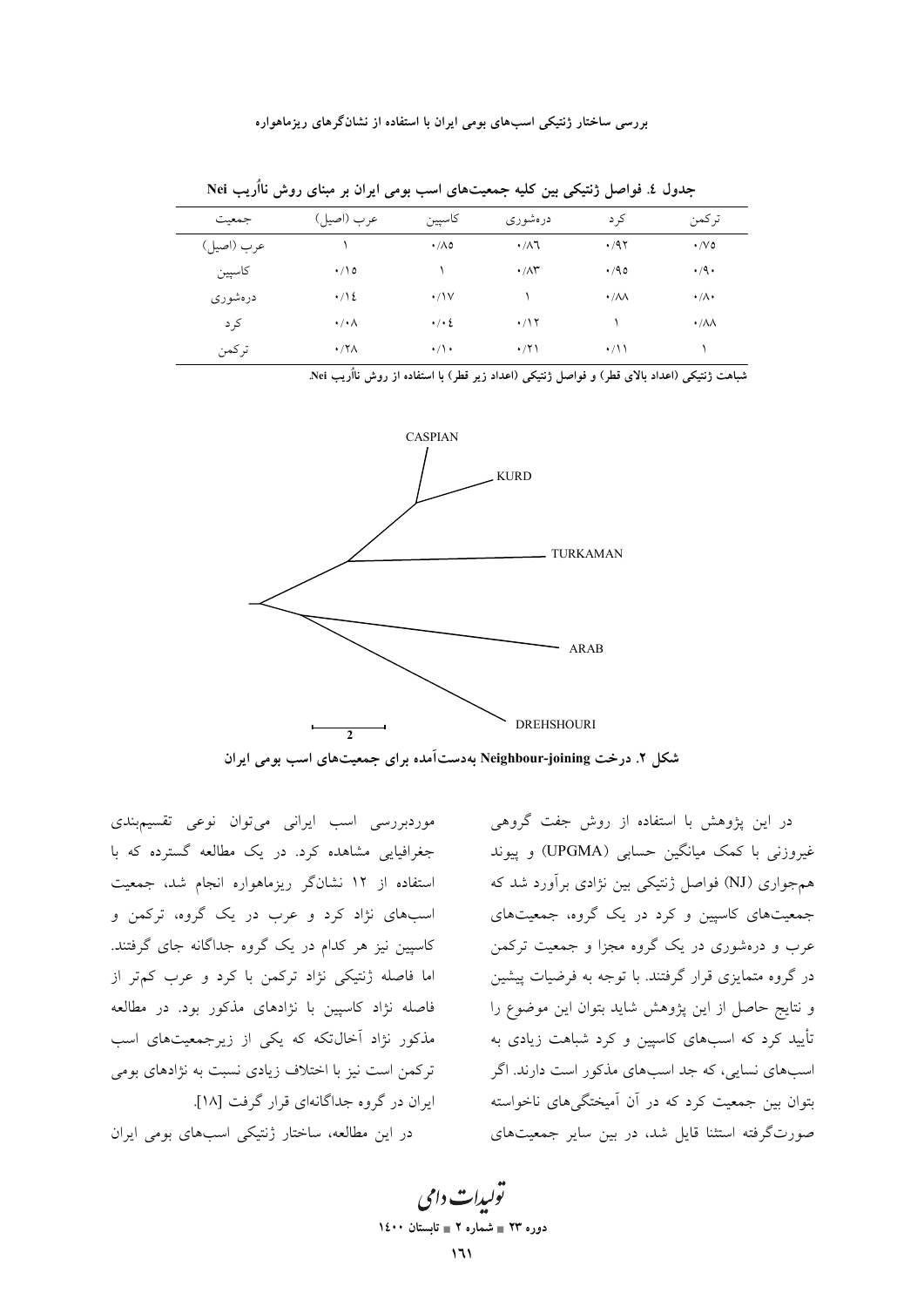- 2. Berber N, Gaouar S, Leroy G, Kdidi S, Tabet Aouel N and Saidi Mehtar N (2014) Molecular characterization and differentiation of five horse breeds raised in Algeria using polymorphic microsatellite markers. Journal of Animal Breeding and Genetics. 131: 387-394.
- 3. Binns MM, Holmes NG, Holliman A and Scott AM (1995) The identification of polymorphic microsatellite loci in the horse and their use in thoroughbred parentage testing. British Veterinary Journal. 151: 9-15.
- 4. Breen M, Lindgren G, Binns MM, Norman J, Bell Z, Sandberg K and Ellegren H (1997) Genetical and physical assignments of equine microsatellites-first integration of anchored markers in horse genome mapping. Mammalian Genome. 8: 267-273.
- 5. Ellegren H, Johansson M, Sandberg K and Andersson L (1992) Cloning of highly polymorphic microsatellites in the horse. Animal Genetics 23(2): 133-142.
- 6. Excoffier L and Lischer HEL (2010) ARLEQUIN suite ver 3. 5: a new series of programs to perform population genetic analyses under Linux and Windows. Molecular Ecology Resources, 10: 564–567.
- 7. Guerin G, Bertaud M and Amigues Y (1994) Characterization of seven new horse microsatellites: HMS1, HMS2, HMS3, HMS5, HMS6, HMS7 and HMS8. Animal Genetics. 25(1): 62-62.
- 8. Kalinowski ST, Taper ML and Marshall TC (2007) Revising how the computer program Cervus accommodates genotyping error increases success in paternity assignment. Molecular Ecology. 16(5): 1099–1106.
- 9. Khalili M (2009) Horse and my expertise. (ed. by M. Khalili), pp. 694. Nashr-e Zareh Publication, Iran.
- 10. Khanahmadi AR, Rahimimianji Gh, Moradi-ShahreBabak H, Hafezian H, Zandi MB (2018a) Genomic scan for detection of selective sweeps in Turkmen horse population. Research On Animal Production, 9(19): 54–62.
- 11. Khanahmadi AR, Rahimimianji Gh, Moradi-ShahreBabak H , Hafezian H, Zandi MB (2018b) Genomic Scan of Selective Signature in Kurd Horse. Journal of Animal Environment, 10(4): 119-128.
- 12. Khanshour AM, Conant EK, Juras R and Cothran EG (2013) Microsatellite analysis for parentage testing of the Arabian horse breed from Syria. Turkish. Journal of Veterinary and Animal Sciences. 37:9-14.

نجزیه و تحلیل شد و تصویری را از روابط بین نژادهای برانی فراهم نمود. نتایج این پژوهش نشان داد که در بین  $\overline{\phantom{a}}$ تمام نژادهای موردبررسی، جمعیت اسب کاسپین با وجود خطرات ناشی از انقراض نژادی، دارای تنوع ژنتیکی مناسبی نسبت به دیگر نژادهای موردمطالعه داشت. با ستفاده از نتایج بهدستآمده مشخص شد که جمعیت سبهای کاسپین و کرد بیشترین شباهت را به یکدیگر و حتمال اینکه جد مشترک آنها، اسب نسایی باشد را بیش تر نمایان کرد. با توجه به آنالیزهای آماری و تفسیر نتایج بهدستآمده مشخص شد که جمعیتهای اسب بومی ایران از تنوع ژنتیکی بالایی برخوردار هستند. این یژوهش، روشی ساده برای آزمون صحت تعلق نژادی و تنوع دروننژادی ثبتشده را ارائه داد که لازم است از نتایج این پژوهش در برنامههای اصلاح نژادی و حفاظت ژنتیکی بهمنظور جلوگیری از اثرات منفی اطلاعات نادرست ثبت هویت و تشکیل پایه ژنتیکی برای هر یک ز نژادها در کتاب تبارنامه گنجانده شود تا در آینده ذخایر ژنتیکی با درصد خلوص نژادی بالا در کشور باشیم.

**تشکر و قدردانی** 

ز پرسنل و کارشناسان محترم فدارسیون سوارکاری ایران که در تهیه نمونههای مو و دادههای مربوط به این تحقیق ما را یاری کردند، تشکر و قدرانی میگردد.

تعارض مناف*ع* هيچگونه تعارض منافع توسط نويسندگان وجود ندارد.

### **منایع مورد استفاده**

1. Askari N, Abadi MM and Baghizadeh A (2011) ISSR markers for assessing DNA polymorphism and genetic characterization of cattle, goat and sheep populations. Iranian Journal of Biotechnology. 9: 222-229.

يولېدا**ت** دامې **1400 2 - 23 -**